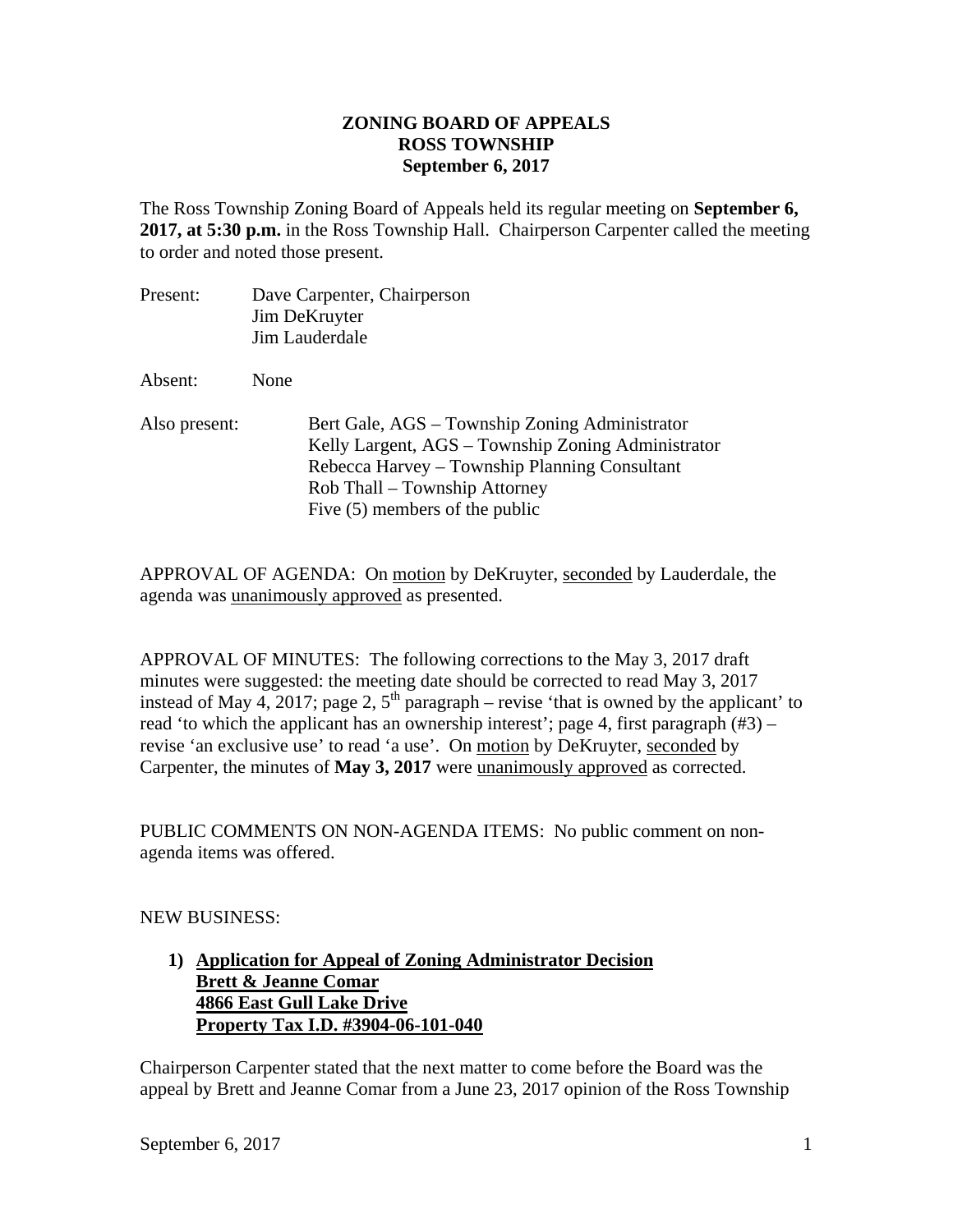Zoning Administrator that Section 22.8 A., Zoning Ordinance does not allow platted lot 7 to be a separate buildable lot from the 'zoning lot' consisting of platted lots 5, 6  $\&$  7. The subject site is located at 4866 East Gull Lake Drive and is within the R-1 Low Density Residential District.

Gale referenced his letter to the applicant dated June 23, 2017 wherein he explained the basis for his interpretation of the applicable Zoning Ordinance provisions as follows:

: Lot 7 is 100 ft in width; the R-1 District has a 125 lot width requirement.

: Lot 7 was joined by common ownership in 1969 with Lots 5 and 6.

: Lots 5, 6 and 7 are currently owned by the applicant.

: The existing house located on Lots 5 and 6 was constructed in 1948; a small 'beach house' exists on Lot 7.

: Pursuant to Section 16.3 C., Lots 5, 6 and 7 constitute a single conforming and buildable 'zoning lot'.

: To split Lot 7 from the conforming 'zoning lot' would result in the creation of nonconforming lot.

: Section 22.8 – Building Upon Nonconforming Lots does not apply to Lot 7 because it does not stand as a lawful nonconforming lot but rather is part of a conforming 'zoning lot'.

Brett Comar and Nelson Karre, attorney, were present on behalf of the application. Karre referenced a letter sent to the Zoning Administrator by the applicant dated May 10, 2017 wherein an interpretation of the Zoning Ordinance on the matter was requested. He confirmed that the June 23, 2017 letter referenced by Gale was provided in response to the request, and noted that this ZBA application constitutes an appeal of that interpretation.

Karre stated that he believes the Zoning Ordinance is unclear on the following points:

- The 'beachhouse' located on Lot 7 referenced by Gale is a small storage shed and can easily be removed.
- Lot 7 is a single 'unimproved lot' and so Section 22.8 should recognize it as a lawful nonconforming lot.
- The Zoning Ordinance recognizes Lot 7 as a separate lot and should serve as a basis for granting approval to split off and sell Lot 7.

Gale referenced Section 16.3 C. and stated that Lots 5, 6 and 7 are contiguous and in single ownership and are therefore clearly a 'zoning lot' under the Zoning Ordinance. He stated that the 'zoning lot' was also developed as a single site, noting the location of the existing house on Lots 5 and 6 near a side property line and the location of the shed on Lot 7 as a building 'accessory' to the principal dwelling.

In response to Board questions, the applicant confirmed that the referenced accessory building (shed) and a driveway have been established on Lot 7. Karre stated that both